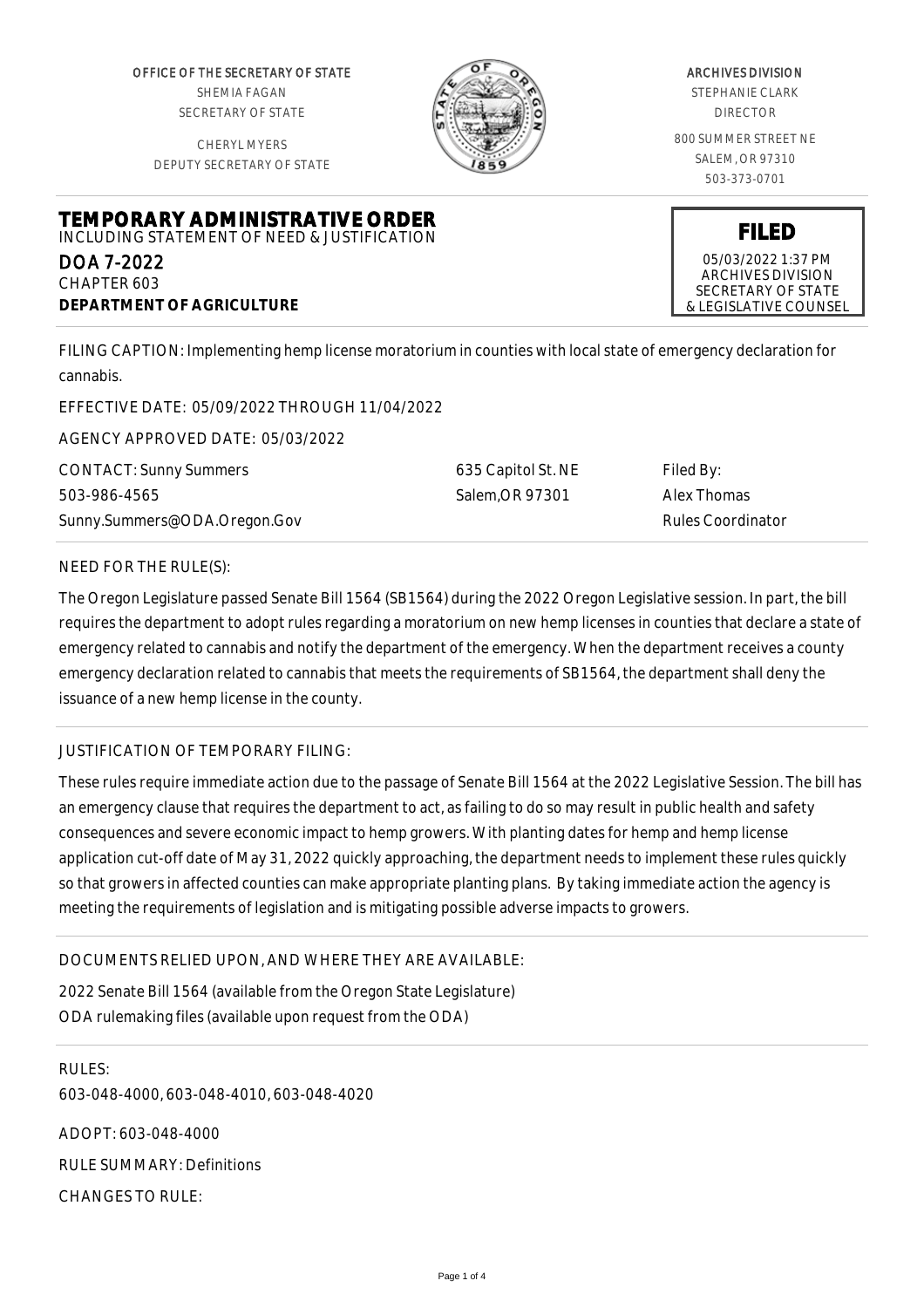603-048-4000

**Definitions** 

(1) For the purposes of OAR 603-048-4000 to 603-048-4020, unless the context provides otherwise or section (2) of this rule provides an alternative definition, the definitions in OAR 603-048-0010 apply.¶ (2) For purposes of OAR 603-048-4000 to 603-048-4020, "growing season" means the calendar year. Statutory/Other Authority: ORS 561.090, ORS 571.260 - 571.348, OL 202, Ch. 542, SB 1564-A(2022) Statutes/Other Implemented: ORS 571.260 - 571.348, OL 202, Ch. 542, SB 1564-A(2022)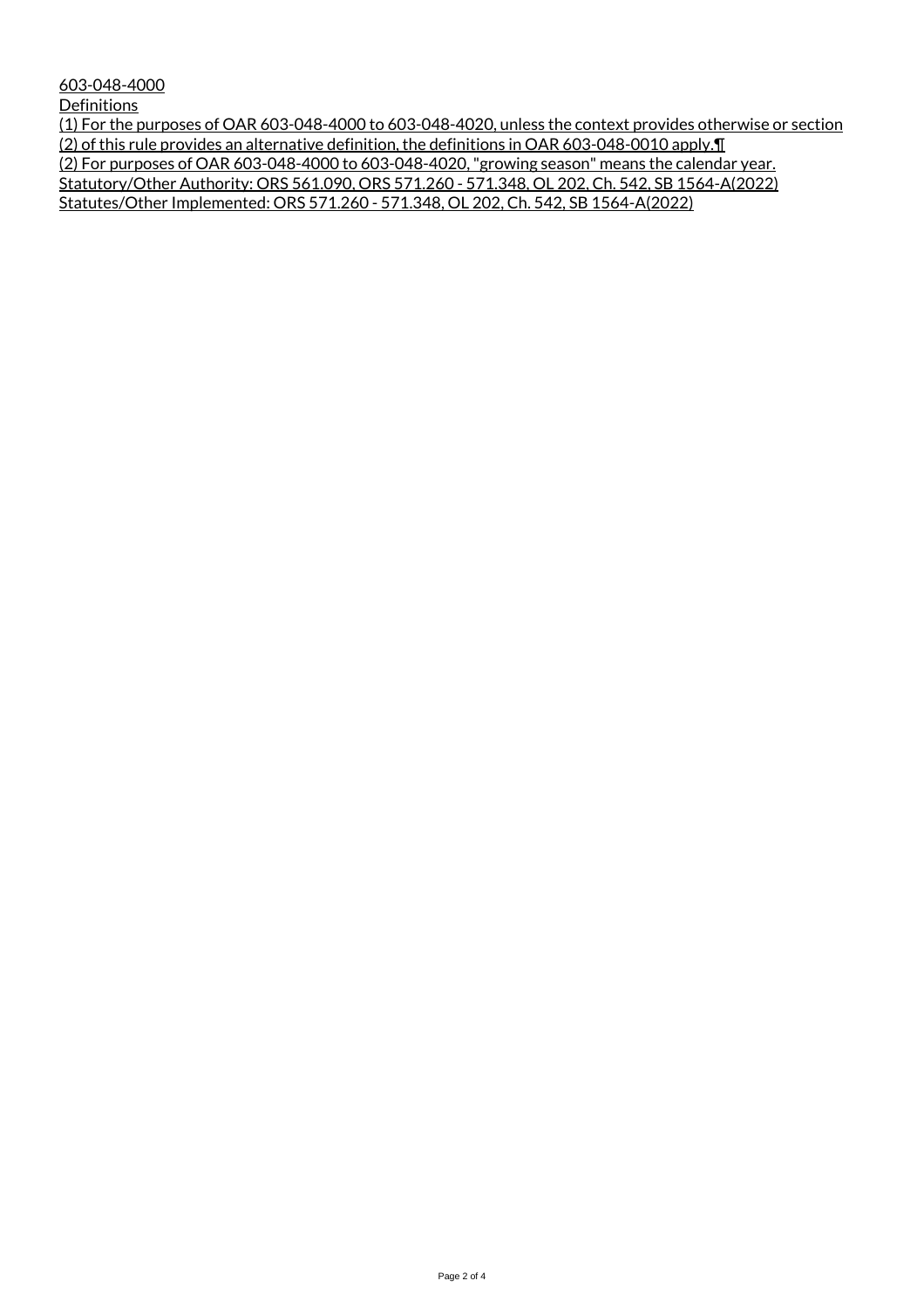#### ADOPT: 603-048-4010

RULE SUMMARY: Establishes standards for what must be in a local state of emergency declaration.

CHANGES TO RULE:

## 603-048-4010

Local State of Emergency Declaration

(1) The governing body of a county that, pursuant to ORS 401.309, declares a state of emergency related to cannabis, may notify the Department of the declaration and request that the Department deny the issuance of grower licenses under ORS 571.281, including grower license applications submitted on or after January 1, 2022, for grow sites located in an area subject to the jurisdiction of the requesting county. ¶ (2) The declaration of a state of emergency described in section (1) of this rule must:¶ (a) Be for a duration that include the entire industrial hemp growing season; and¶ (b) Include a statement that the Department's denial of grower license applications under ORS 571.281 may alleviate the conditions giving rise to the declaration. ¶ (3) Notification to the Department described in section (1) of this rule must:¶ (a) Be made annually for each year during which the governing body of the county declares a state of emergency as described in section (1) of this rule; and¶ (b) Received by the Department:¶ (A) Not later than March 15, 2022, for the 2022 growing season.¶ (B) Not later than January 1, 2023, for the 2023 growing season. Statutory/Other Authority: ORS 561.090, ORS 571.260 - 571.348, OL 2021, Ch. 542, SB 1564-A (2022)

Statutes/Other Implemented: ORS 571.260 - 571.348, OL 2021, Ch. 542, SB 1564-A (2022)